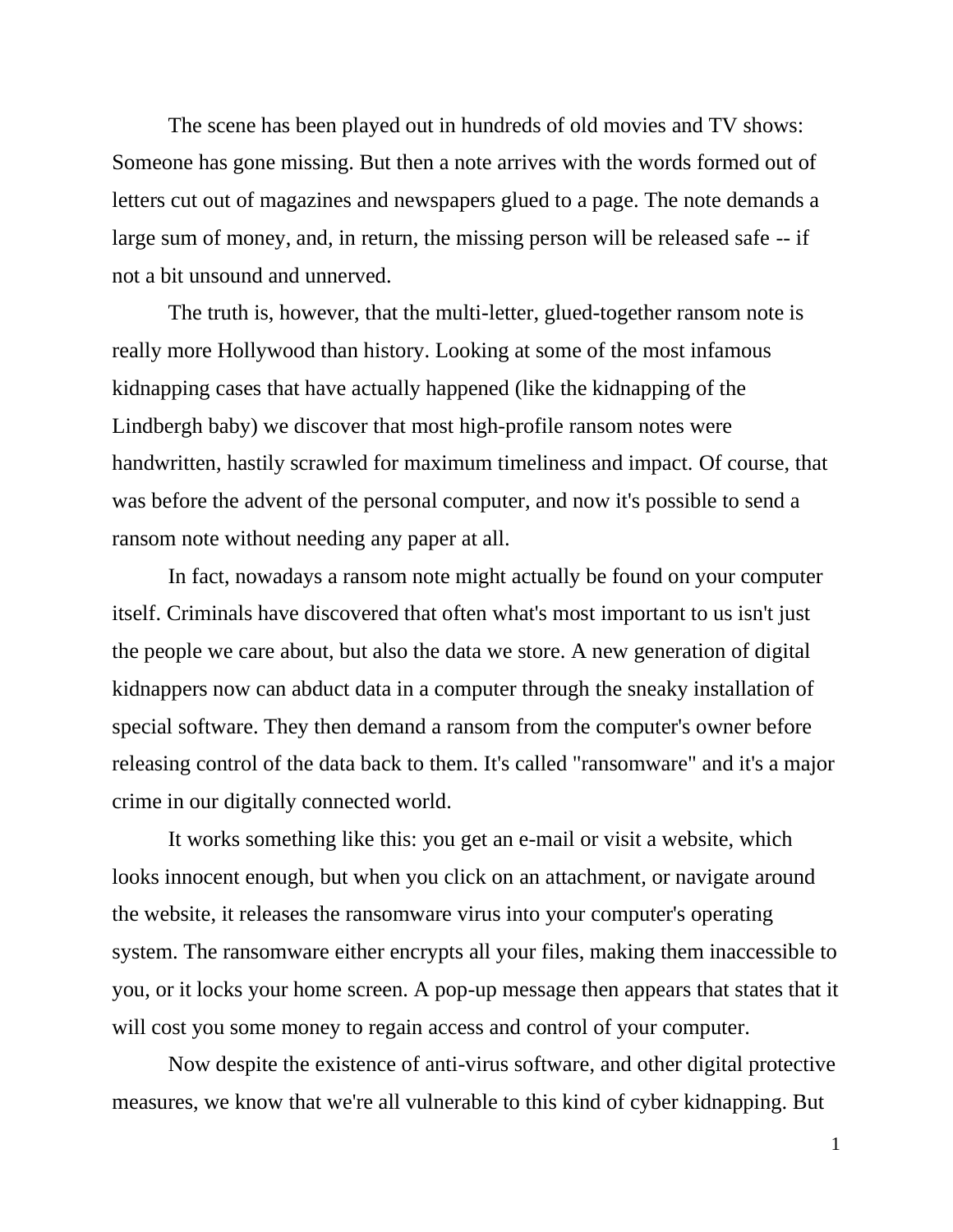if this kind of hijacking of our lives can happen online, the Bible also tells us that our lives are even more vulnerable to abduction by sinister forces. The ransomware we know as *sin* can infect all of us, and we cannot be free of it unless an expert helps us get it out of our system.

This morning in our Gospel story, James and John don't realize that they are infected with a virus. And the particular virus that they are sick with, that threatens to lock up their lives and bring their spiritual lives to a frozen halt, is pride and ambition. They come to Jesus, not with a request, but with a demand: "Teacher, we want you to do for us whatever we ask of you!" "What is it that you want me to do for you?" Jesus asks. It's then that their pride and ambition are revealed: "Grant us to sit, one at your right hand and one at your left, in your glory."

Jesus, of course, knows that, if this sort of attitude infects James, John, it could spread to the other disciples, and it would totally freeze their spiritual life, and hinder any opportunity for them to be of service in the kingdom of God. So… Jesus isn't buying what they're selling. He says, "You do not know what you are asking. Are you able to drink the cup that I drink, or be baptized with the baptism that I am baptized with?" "We are," they reply.

"The cup that I drink, you will drink, and with the baptism with which I am baptized you will be baptized, but to sit at my right hand or at my left is not mine to grant, but it is for those for whom it has been prepared." Then Jesus explains how he, himself, will offer his life as a "ransom" in order to unfreeze, unlock, bring to life, and rescue those whose lives are mired in, stuck in, frozen in sin.

Of course, the other 10 disciples upon hearing James and John's request were "indignant" outraged about the exchange that just took place, and most likely because they hadn't thought of the scheme first. But Jesus, the expert, pulls them all aside, and begins to talk about the problem of sinful pride that's been infecting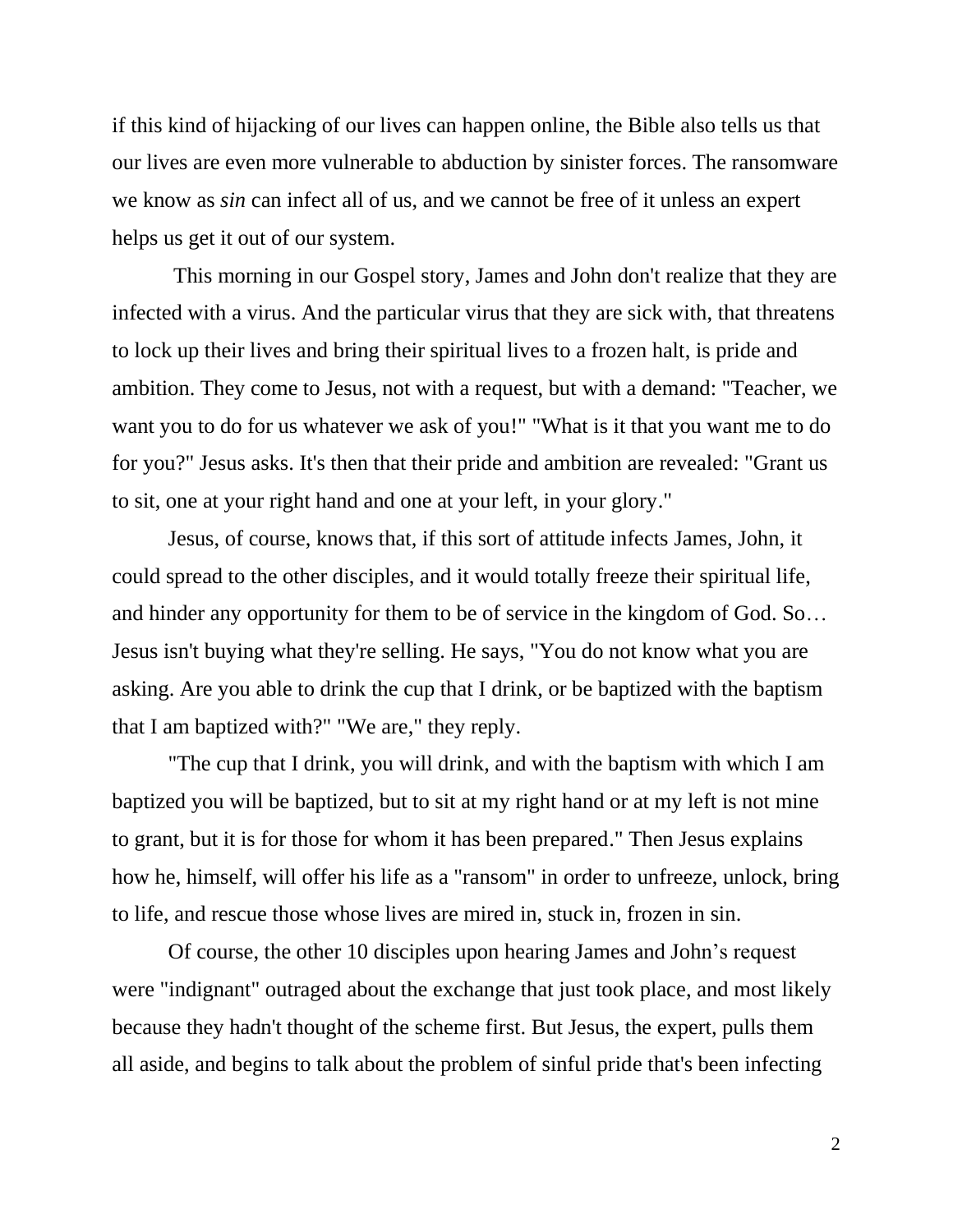them all. "You know that among the Gentiles those whom they recognize as their rulers lord it over them, and their great ones are tyrants over them."

It is those in power, in other words, who tend to hold people hostage, requiring much more from them while giving little or nothing in return. "But it is not so among you," says Jesus to his disciples. "Whoever wishes to become great among you must be your servant, and whoever wishes to be first among you must be slave of all."

As disciples of Christ, we must always try to remember that those who follow Jesus should not hold others hostage to their ambition and personal gain. Instead, they are to pay dearly on behalf of others, giving of themselves, and their resources, to serve others. It's the paradoxical economics of Jesus: You only gain when you give away, which then leads Jesus to explain what he will be giving away: *his very life*. "For the Son of Man came not to be served but to serve, and to give his life as a *ransom* for many."

This is, of course, a foreshadowing of what Jesus will do on the cross. He will address the problem of a people whose lives are locked and encrypted because of sin, by paying the ransom permanently, and doing a total system reboot that will keep them clean and secure forever! And although it is a steep price for him to pay, the result is a scrubbing of our internal data, and a redeeming of our sinful past, thus making it possible for us to run effectively the software of love and grace he installs in us when we follow him.

It's no coincidence than, that this theme of the cross as a ransom is prevalent throughout the New Testament. In *1 Timothy Chapter 2*, Paul makes it plain that there is only one who mediates between God and humankind, bridging the gap in the relationship caused by the virus of sin: "Christ Jesus, himself human, who gave himself as a ransom for all." Elsewhere, Paul reminds us that we were "bought with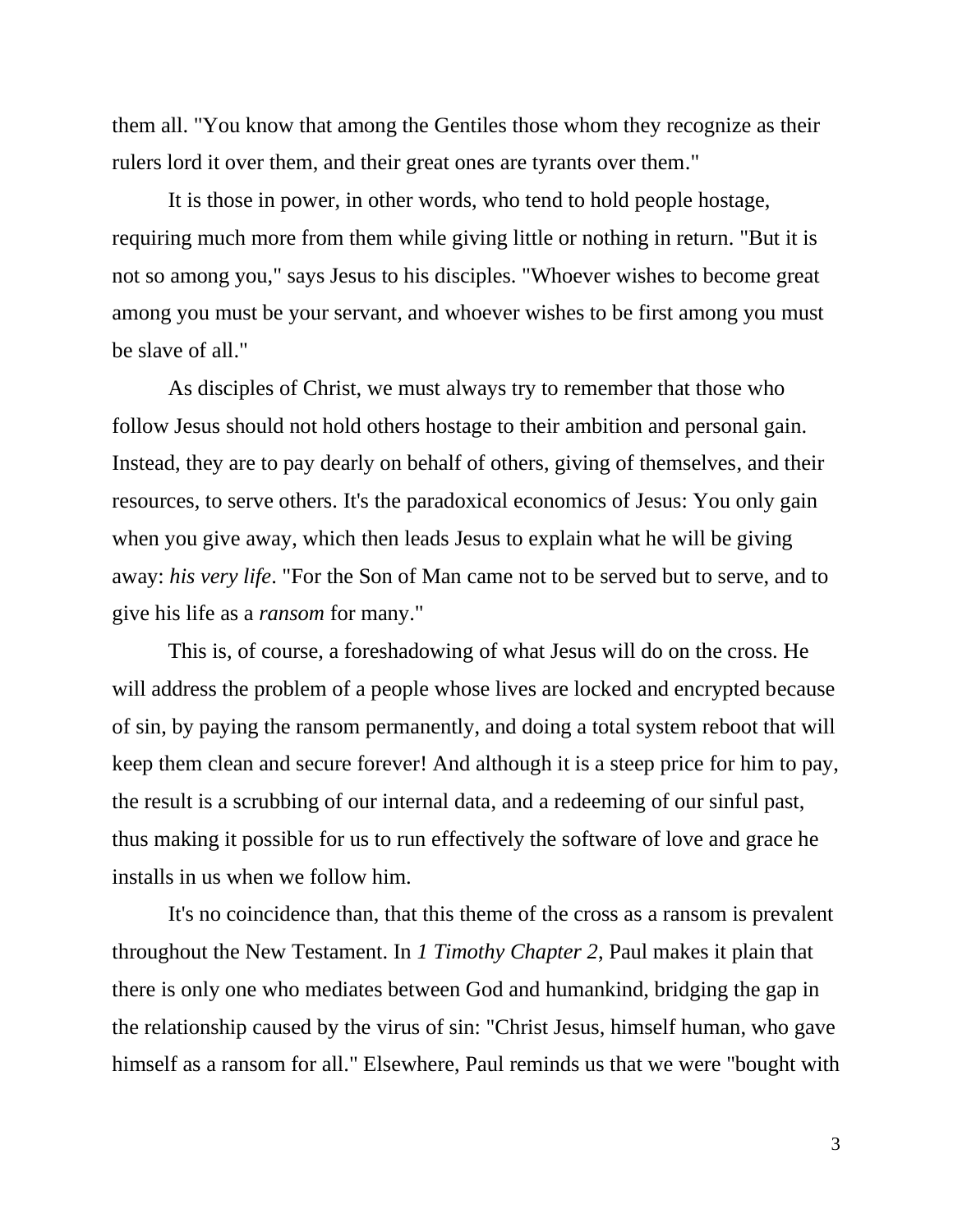a price" and that "Christ redeemed us from the curse of the law by becoming a curse for us."

The death of Jesus on the cross reboots us with his divine operating system, which is based on sacrificial love. We no longer need to keep paying for the debt of sin in our lives, because it's been canceled. We are set free to operate and work as God designed us to function; to give our lives on behalf of others so that they, too, may experience the freedom and new life offered to them by Jesus Christ.

So…what are some of the things that threaten to lock up our lives? What brings our lives to a complete halt? What causes a total freeze of our love and affection for the things of God, and the welfare of others? For James and John, it was their ambition and pride. Thinking only of themselves, they sought to gain a position in the kingdom that would elevate them even above their own companions on their discipleship journey.

Perhaps we might get ideas about the things that lock up our lives if we consider the classic "seven deadly sins." For some, it is avarice that shuts down, not only our spirituality, but our humanity. For others, it is lust that ruins relationships. Some find that envy and jealousy eat away their inner lives until they are raw and bleeding. Others are too lazy to care one way or the other. Perhaps it is anger, and an abusive and controlling personality, that keeps your life frozen and dysfunctional. Whatever it is, if the gospel is anything, it is about being freed from the things that lock us up. It is about being set free! It is about being released to a new life!

Technology experts tell us that one of the ways to prevent being infected by ransomware is to make sure that we have installed security software, and to make sure that it, and all our software, is always up to date. Keeping things updated ensures that our system hasn't been allowed to develop holes that hackers can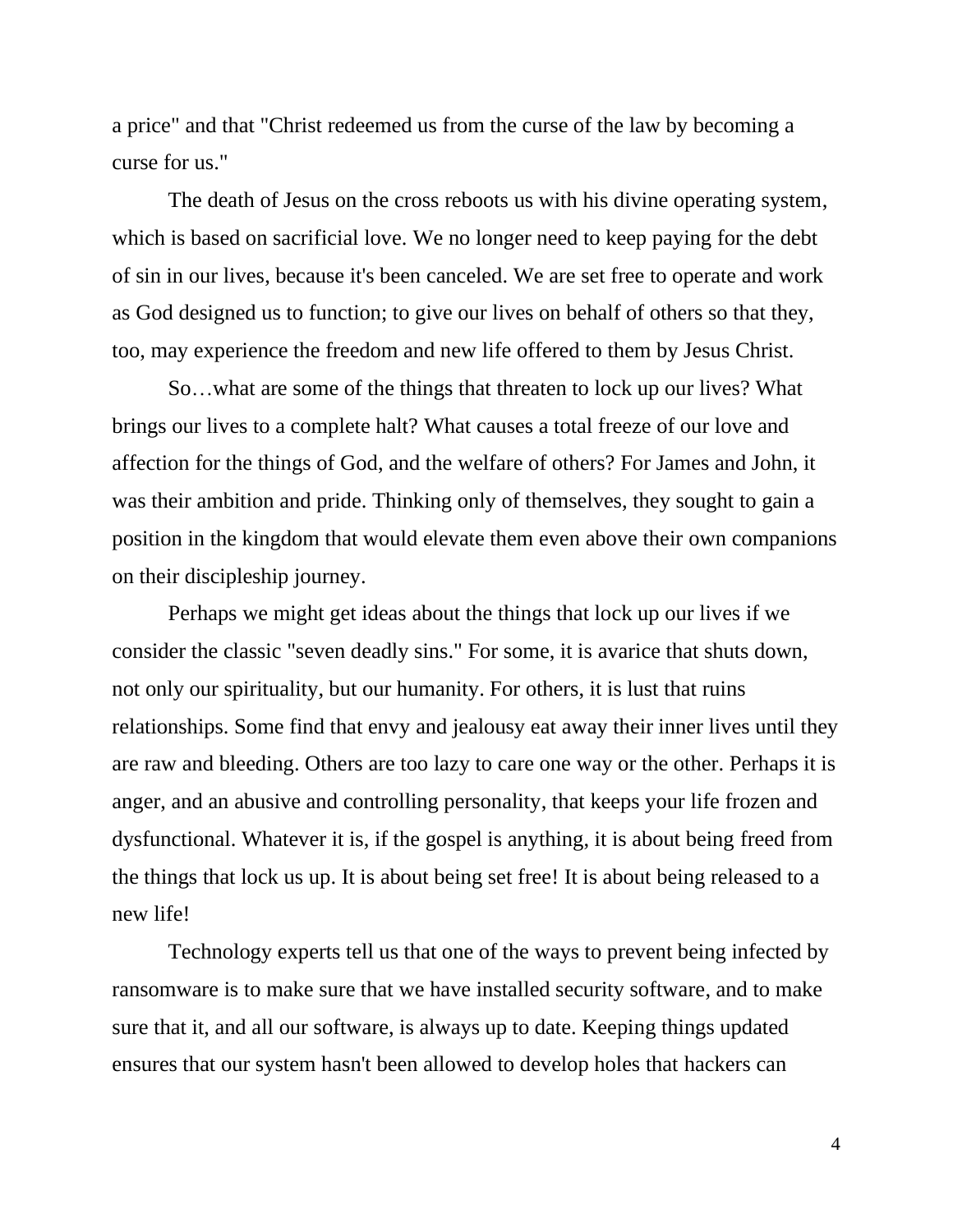exploit. That's good advice for our spiritual lives as well. Which begs the question, what can we do to prevent our spiritual lives from freezing up?

First we should do our best to try and **stay in God's word***.* The writer of Psalm 119 wrote: "How can young people keep their way pure? By guarding it according to Your word." In that same psalm we read, "Your word is a lamp unto my feet and a light unto my path."

**Prayer** is another thing that can help us stay unlocked. When worry and anxiety tie us up in knots, we're instructed to pray: "Do not worry about anything, but in everything by prayer and supplication with thanksgiving let your requests be made known to God. And the peace of God, which surpasses all understanding, will guard your hearts and your minds in Christ Jesus." Notice the "guarding" function of the peace of Christ! The peace of Jesus Christ guards us, protects us from the viruses of sin that threaten us.

A third idea involves **Community***.* We find strength in numbers! It's no accident that those who are in AA go to weekly meetings. It is a key to their sobriety. Likewise, the Bible reminds us "to provoke one another to love and good deeds, not neglecting to meet together, as is the habit of some, but encouraging one another."

Many of us, if not all of us, have a personal computer or laptop, and, no doubt, every one of us has most likely experienced a frozen screen, blue screen of death, or a total lockdown. And those who have experienced this will understand the absolute frustration, and even feelings of rage, when it happens.

The message that we can cling to when something similar occurs in our spiritual lives is one of hope! And being that only a techie or an IT specialist can unlock a computer screen, we should consider that Jesus, as a "ransom for many" does something so much more meaningful for us each and every single day.